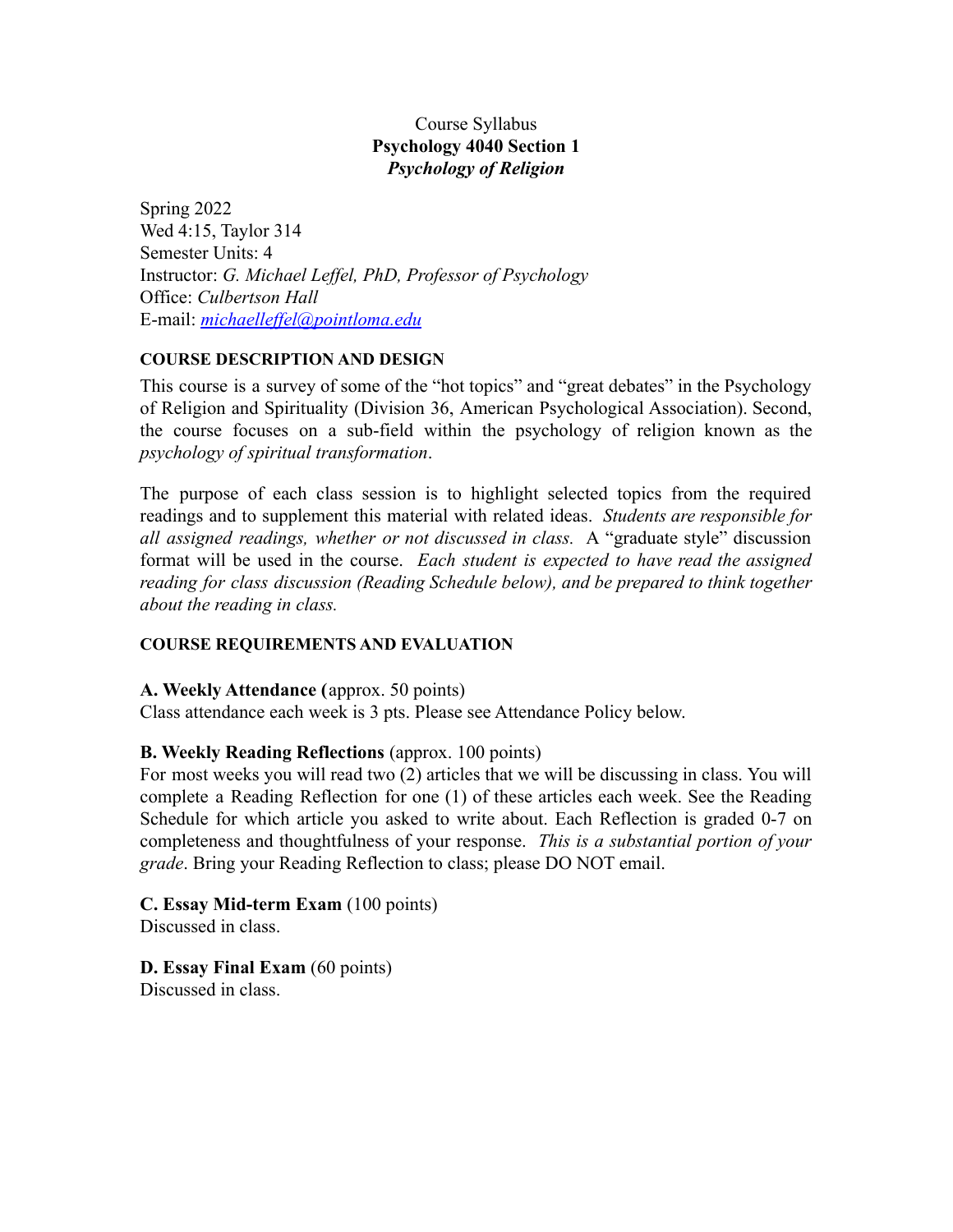# **Attendance Policy and Contribution to Grade**

Please come to class. When you are not present, the class dynamic changes. Inconsistent class attendance/tardiness impacts your final grade in the following way:

1. In a once-a-week course, following **ONE** (1) **unexcused** absence, *beginning with the second unexcused absence*, five (5) points will be deducted from your Final Total for each absence. In this class this deduction usually impacts your final grade.

2. In addition: "Whenever the number of accumulated absences in a class, **for any cause**, exceeds 10% percent of classes (equivalent to one and one-half weeks in a 15-week semester course), the faculty member sends a written report to the Associate Provost for Academic Administration which may result in de-enrollment" (Catalog, p. 37). In this course, *that would be after two (2) absences in this class.*

## **PLNU Attendance Policy and Reporting**

## *What is an "Unexcused" Absence?*

1. "There are no allowed or excused absences except when absences are necessitated by certain University-sponsored activities and are approved in writing by the Provost" (Catalog).

2. In addition, the Professor will excuse (legitimate) illness only with MD note. No exceptions please.

3. Medical (check-ups) and Dental appointments ARE NOT excused absences.

## **OFFICE HOURS**

To schedule an appointment with me: Either (i) arrange a time with me after class, or (ii) write me a note with your available times and telephone number.

*Making an appointment* will assure that you have the uninterrupted amount of time you wish to speak with me. Please call me or ask me in class.

## **ACADEMIC ACCOMMODATIONS**

"All students are expected to meet the standards for this course as set by the instructor. However, students with learning disabilities who may need accommodations should discuss options with the Academic Support Center (ASC) during the first two weeks of class. The ASC will contact professors with suggestions related to classroom needs and accommodations. Approved documentation must be on file in the ASC prior to the start of the semester."

2.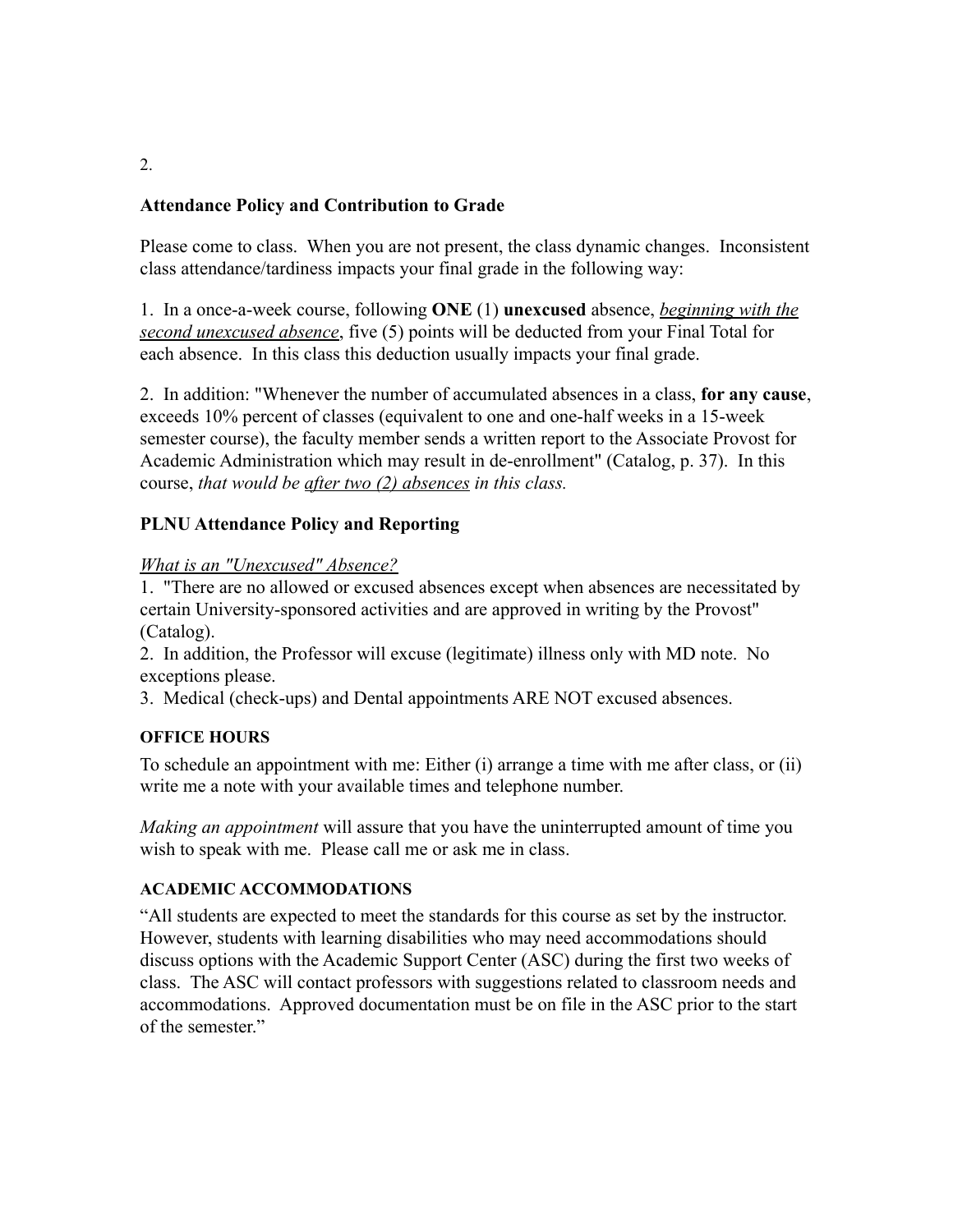# **PLNU Mission To Teach ~ To Shape ~ To Send**

Point Loma Nazarene University exists to provide higher education in a vital Christian community where minds are engaged and challenged, character is modeled and formed, and service is an expression of faith. Being of Wesleyan heritage, we strive to be a learning community where grace is foundational, truth is pursued, and holiness is a way of life.

# **STATE AUTHORIZATION**

State authorization is a formal determination by a state that Point Loma Nazarene University is approved to conduct activities regulated by that state. In certain states outside California, Point Loma Nazarene University is not authorized to enroll online (distance education) students. If a student moves to another state after admission to the program and/or enrollment in an online course, continuation within the program and/or course will depend on whether Point Loma Nazarene University is authorized to offer distance education courses in that state. It is the student's responsibility to notify the institution of any change in his or her physical location. Refer to the map on [State](https://www.pointloma.edu/offices/office-institutional-effectiveness-research/disclosures) [Authorization](https://www.pointloma.edu/offices/office-institutional-effectiveness-research/disclosures) to view which states allow online (distance education) outside of California.

# **PLNU COPYRIGHT POLICY**

Point Loma Nazarene University, as a non-profit educational institution, is entitled by law to use materials protected by the US Copyright Act for classroom education. Any use of those materials outside the class may violate the law.

# **PLNU ACADEMIC HONESTY POLICY**

Students should demonstrate academic honesty by doing original work and by giving appropriate credit to the ideas of others. Academic dishonesty is the act of presenting information, ideas, and/or concepts as one's own when in reality they are the results of another person's creativity and effort. A faculty member who believes a situation involving academic dishonesty has been detected may assign a failing grade for that assignment or examination, or, depending on the seriousness of the offense, for the course. Faculty should follow and students may appeal using the procedure in the university Catalog. See [Academic Policies](https://catalog.pointloma.edu/content.php?catoid=41&navoid=2435#Academic_Honesty) for definitions of kinds of academic dishonesty and for further policy information.

# **USE OF TECHNOLOGY**

In order to be successful in the online environment, you'll need to meet the minimum technology and system requirements; please refer to the *[Technology and System](https://help.pointloma.edu/TDClient/1808/Portal/KB/ArticleDet?ID=108349) [Requirements](https://help.pointloma.edu/TDClient/1808/Portal/KB/ArticleDet?ID=108349)* information. Additionally, students are required to have headphone speakers compatible with their computer available to use. If a student is in need of technological resources please contact [student-tech-request@pointloma.edu.](mailto:student-tech-request@pointloma.edu)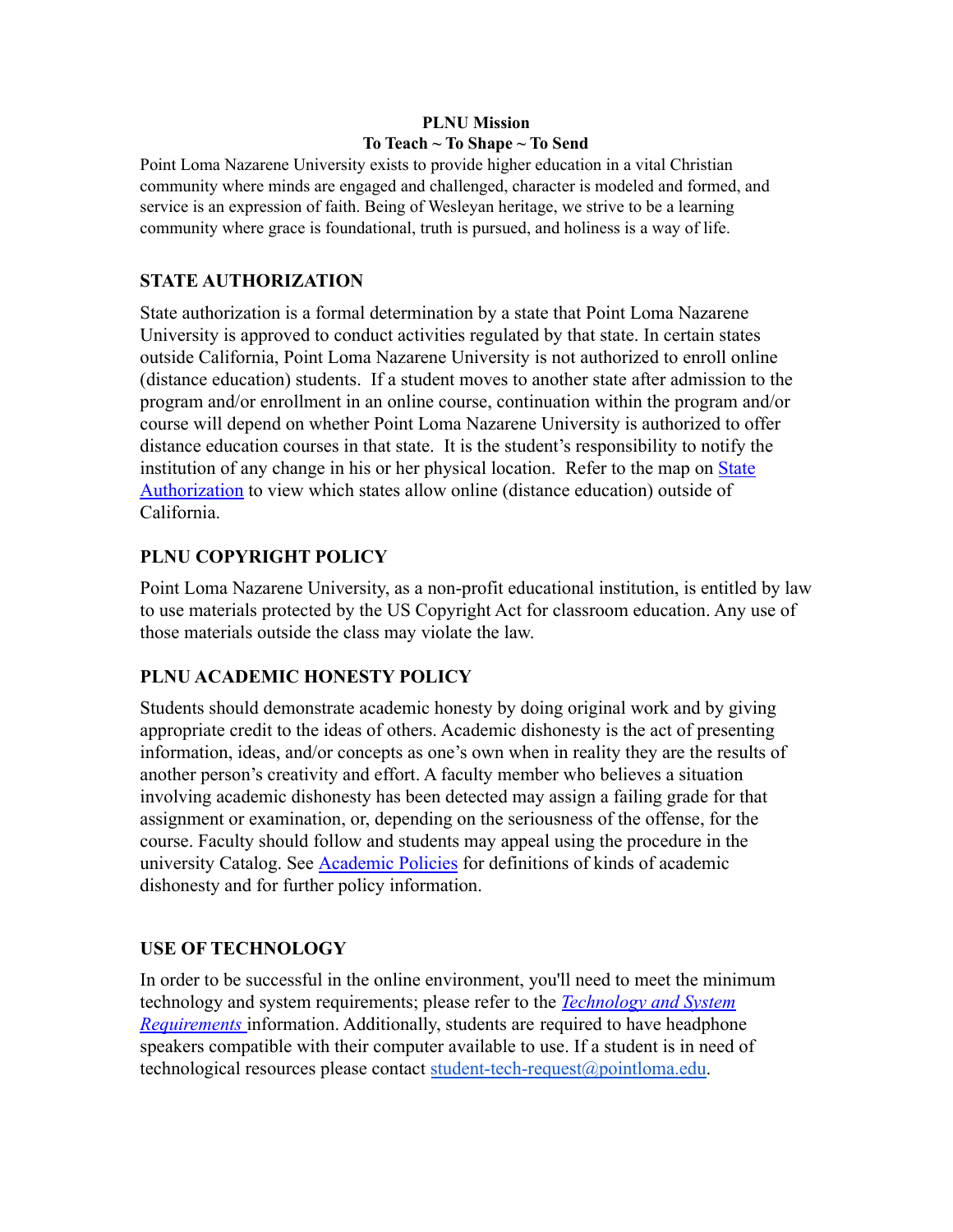Problems with technology do not relieve you of the responsibility of participating, turning in your assignments, or completing your class work.

## **COURSE CREDIT HOUR INFORMATION**

In the interest of providing sufficient time to accomplish the stated Course Learning Outcomes, this class meets the PLNU credit hour policy for a 4 unit class delivered over 16 weeks. It is anticipated that students will spend a minimum of 37.5 participation hours per credit hour on their coursework. For this course, students will spend an estimated 150 total hours meeting the course learning outcomes. The time estimations are provided in the Canvas modules.

4.

#### PSY 4040

### *Course-at-a-Glance*

"Hot Topics" and "Great Debates" in the Psychology of Religion and Spirituality

### **Part 1**

# *Spirituality for "Goodness" Sake* **What 'On Earth' is Religion For?**

*Major Themes to Develop:* How (and why) religion may be good for you; the difference between religion and spirituality; multiple meanings of spirituality; the relationship between moral goodness and spirituality; moral "intuitions" and moral emotions as a natural foundation for religion/spirituality.

### **Part 2**

# *Downward "Ascent"* **Discovering a Forgotten "Way" of Spiritual Transformation**

*Major Themes:* How spiritual theology can help the psychology of spiritual transformation; rethinking the problem, purpose, and process of spiritual transformation; the concept of developmental spirituality; the "dark night of the soul"; three processes of spiritual transformation in the "moral likeness" model.

## **Part 3** *The "Silver Key"* **Selfishness and Transforming Spirituality**

*Major Themes:* Why the psychology of spiritual transformation needs a psychology of vice; how vices relate to the *summum bonum* of love; the "classic" seven principal vices; pride (implicit narcissism) as the central human condition; Horney's psychological model of pride.

# **Part 4** *Crafted 4 Care*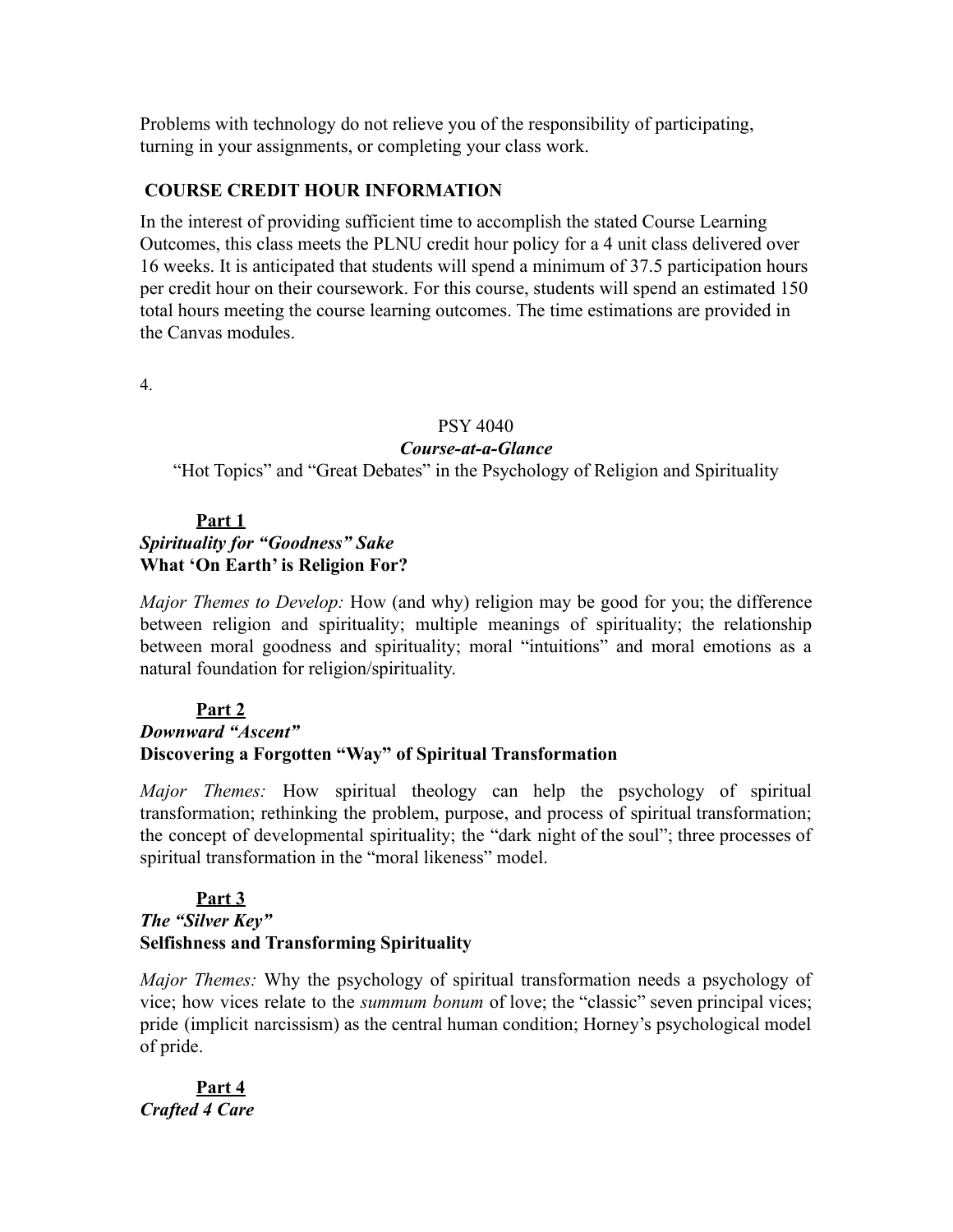## **"Ancient" Spirituality Meets 21st Century Virtue Science**

*Major Themes:* The capacity to care as central *telos* of spiritual maturity; why the psychology of spiritual transformation needs a virtue approach; what is a virtue; a new model of virtuous caring for spiritual transformation.

5.

# **PSY 4040 Psychology of Religion and Spirituality** *Discussion and Reading Schedule*

# **Week 1 (Jan 12)**

(Online) Welcome and Instructions for Course

### **Part 1**

# *Spirituality for "Goodness" Sake* **What 'On Earth' is Religion For?**

*Themes to Develop:* How (and why) religion may be good for you; the difference between religion and spirituality; multiple meanings of spirituality; the relationship between spirituality and moral goodness; moral intuitions and moral emotions as a "natural" basis for religion/spirituality.

**Week 2 (Jan 19)** *What "Good" is Religion?*

**Reading Note:** Please read EACH reading in preparation for class discussion. You will write a Reading Reflection for one (1) of the weekly readings, as assigned below. Bring your assigned Reading Reflection to class *on the day we discuss it in class* (for full credit).

**Introduction: A Parable for Our Time** *Overview of the Course*

**2.1 Religion and the "Flourishing" Life** *Surprising Findings and Unresolved Questions* **Reader:** Myers, *Religion and Human Flourishing* **(A-F Write a Reading Reflection)**

**2.2 The Difference Between Religiosity and Spirituality** *Why the Distinction May Matter* **Reader:** Vaillant, *The Dif erence Between Religion and Spirituality* **(G-W Write a Reading Reflection)**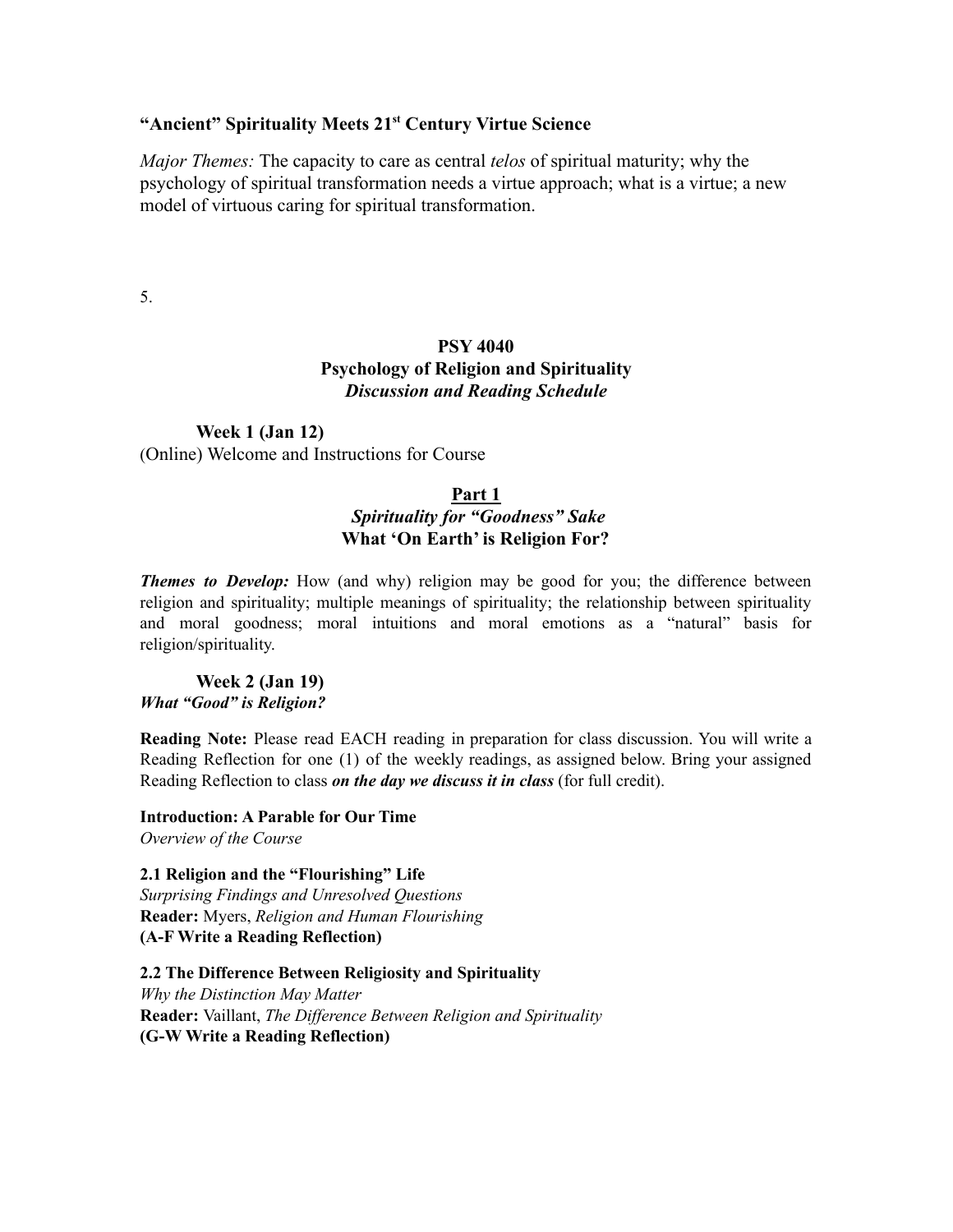6.

**Week 3 (Jan 26)** *What Do You Mean by "Spirituality"?*

**Introduction: The New Great Debate about "Ultimate Concerns"** (Class Notes)

**3.1 Multiple Meanings of "Spirituality"** *A Guide for the Perplexed* (Class Notes)

**3.2 "The Hero's Adventure"** *Ancient, New Story of Spiritual Transformation* **Reader:** Moyers, *The Hero's Adventure* **(All Read and Write)**

**Week 4 (Feb 2)** *The Relationship of Morality to Spirituality and Religion*

**Introduction: But, Does Religion** *Really* **Make Us "Good"?** (Class Notes)

**4.1 The Heart of "Mature" Spirituality** *The "Triangle of Ultimate Concerns" and Morality* **Reader:** Symington, *Emotion and Spirit* **(Read, but don't Write)**

**4.2 The Moral Core of "Mature" Religion** *The "Natural" Moral Foundation of Religious Spirituality* **Reader:** Armstrong, *Wish for a Better World* **(All Read and Write)**

**Week 5 (Feb 9)** *"Deep Architecture" of Spirituality*

**Introduction: Is Spirituality "Natural" to Human Beings?** (Class Notes)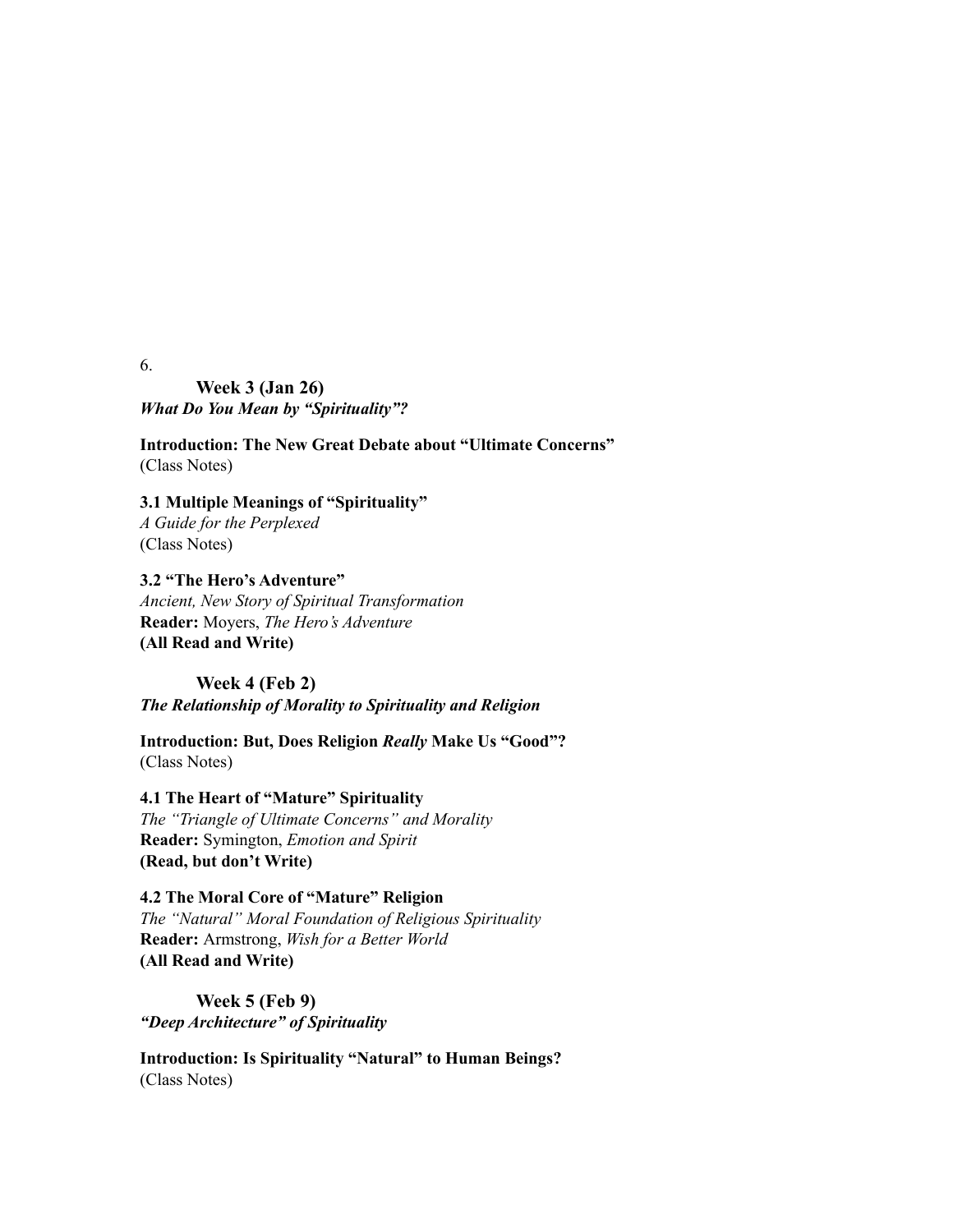**5.1 "Beyond Belief"** *The (Possible) Natural Origins of Religious Moral Codes* **Reader:** Graham & Haidt, *Beyond Beliefs* **(A-F Write a Reading Reflection)**

**5.2 "Spiritual Evolution"** *Moral Emotions that Connect Us to God and Others* **Reader:** Vaillant, *Spiritual Evolution*, Ch. 1, Positive Emotions **(G-W Write a Reading Reflection)**

### **Mid-Term Essay Exam Questions Distributed in class**

7.

### **Part 2** *Downward "Ascent"* **Discovering a Forgotten "Way" of Spiritual Transformation**

*Themes to Develop:* How spiritual theology can help the psychology of spiritual transformation; rethinking the problem, purpose, and process of spiritual transformation; the concept of *developmental spirituality*; the *dark night of the soul*; three "dark night" processes of spiritual transformation.

**Week 6 (Feb 16)** *Christian Spirituality: What Do You Really Mean?*

**Introduction: Spiritual Theology and Contrasting Models of Divine-human Interaction** (Class Notes)

**6.1 How Does God Change Lives?** *Contrasting Visions of Divine-human Interaction* **Reader:** Crabb, *Inside Out*, pp. 43-53 **(All Read and Write)**

**6.2 What Are We Practicing, and Why?** *The Ends-Means "Mismatch" in Christian Practices* **Reader:** Bennett, *Practices of Love*, Preface **(Read, but don't Write)**

**Week 7 (Feb 23)** *"Dark Night of the Soul" (Part 1)*

**Introduction: Overview of a "Lost" Psychology of Spirituality** (Class Notes)

**7.1 Overview of the Dark Night**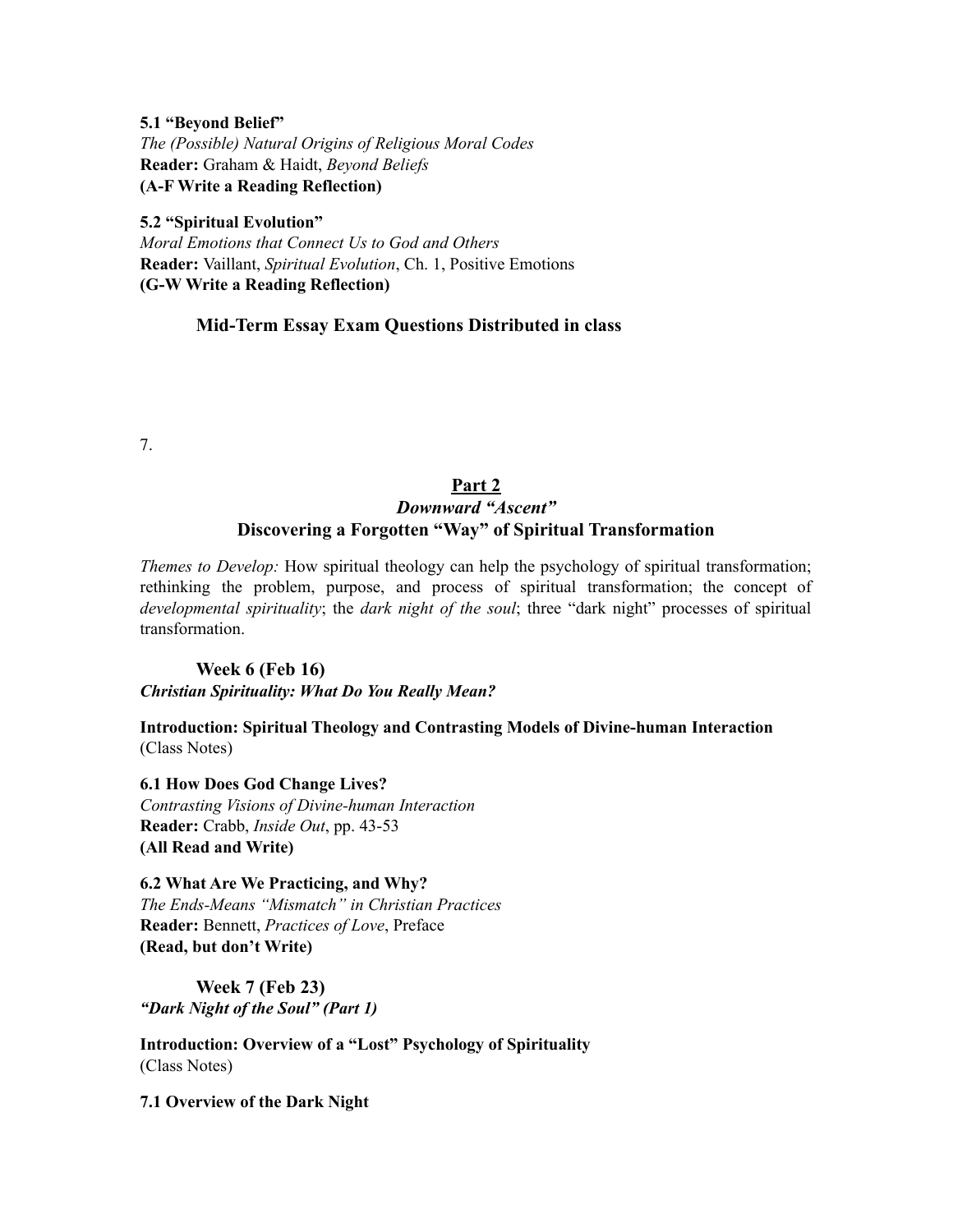*The "Purpose" of the Night* **Reader**: Coe, *Musings on the Dark Night of the Soul*, pp. 293-296 (to Purgation) **(A-F Write a Reading Reflection)**

**7.2 The Liberation of Love** *The Quest of "Likeness in Love"* **Reader**: May, *Dark Night of the Soul*, pp. 58-74 **(G-W Write a Reading Reflection)**

8.

**Week 8 (Mar 2)** *"Dark Night" (Part 2)*

**Introduction: Love and the Dilemma of Vice** (Class Notes)

**8.1 When Darkness is Light** *The "Problem" of the Dark Night* **Reader:** Coe, *Musings on the Dark Night of the Soul*, pp. 296-302 **(All Read and Write)**

**8.2 Introduction to the "Glittering Vices"** *Why Virtues and Vices Are Still Important* **Reader:** DeYoung, *Glittering Vices*, Introduction **(Read, but don't Write)**

### *Happy Spring Break* **(March 9)**

**(Reminder) Mid-Term Exam Due Next Wed:** Bring Hard Copy to class

**Week 10 (Mar 16)** *"Dark Night" (Part 3)*

**Introduction: Vice and the "Subtractive Action" of Transformative Healing** (Class Notes)

**10. 1 Why "Less is More"** *The "Process" of the Dark Night*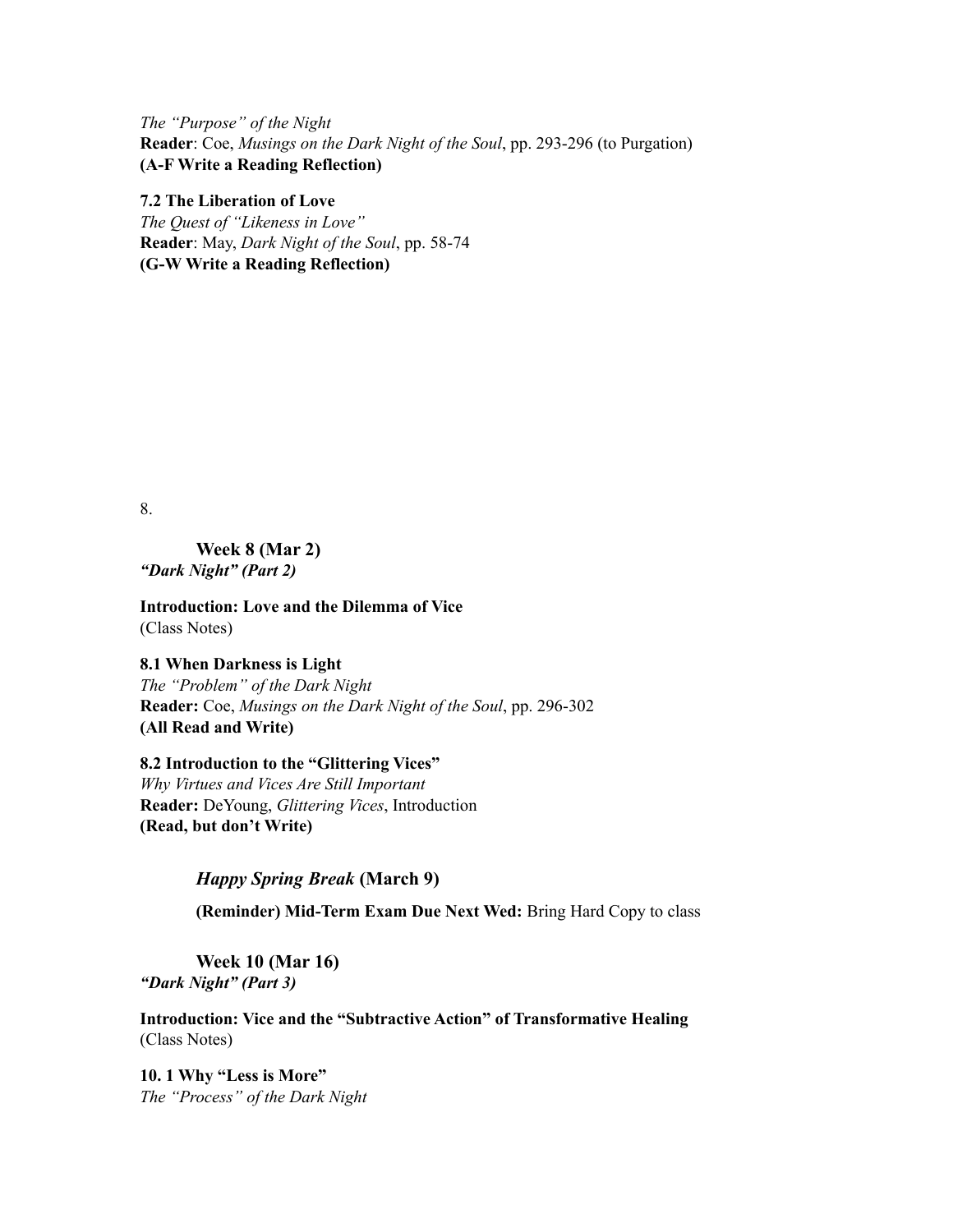**Reader:** Coe, *Musings on the Dark Night of the Soul*, pp. 302-307 **(All Read and Write)**

**10.2 Walking in the Dark** Practical Tips for Everyday Life (Class Notes)

**Mid-Term Exam Due:** Bring Hard Copy to class

9.

# **Part 3**

### *The" Silver Key"* **Selfishness and Transforming Spirituality**

*Themes to Develop:* Why the psychology of spiritual transformation needs a psychology of vice; how vices relate to the *summum bonum* of love; love and the "classic" seven principal vices; pride (implicit narcissism) as the central human condition; three processes of spiritual transformation in the moral likeness model.

**Week 11 (Mar 23)** *Selfishness and the Problem of "Pride"*

**Introduction: "Ascent" on Dante's Mount Purgatory** (Class Notes)

**11. 1 "Glittering Vices"** *Pride and the "Tree of Vice"* **(Class Notes)**

**11.2 Pride or Self-Contempt?** *Framing the Great Debate* **Reader**: Cooper, Introduction AND Ch. 6, pp. 112-126 (only) **(All Read and Write)**

**Week 12 (Mar 30)** *How is Pride the "Root" of the Vices?*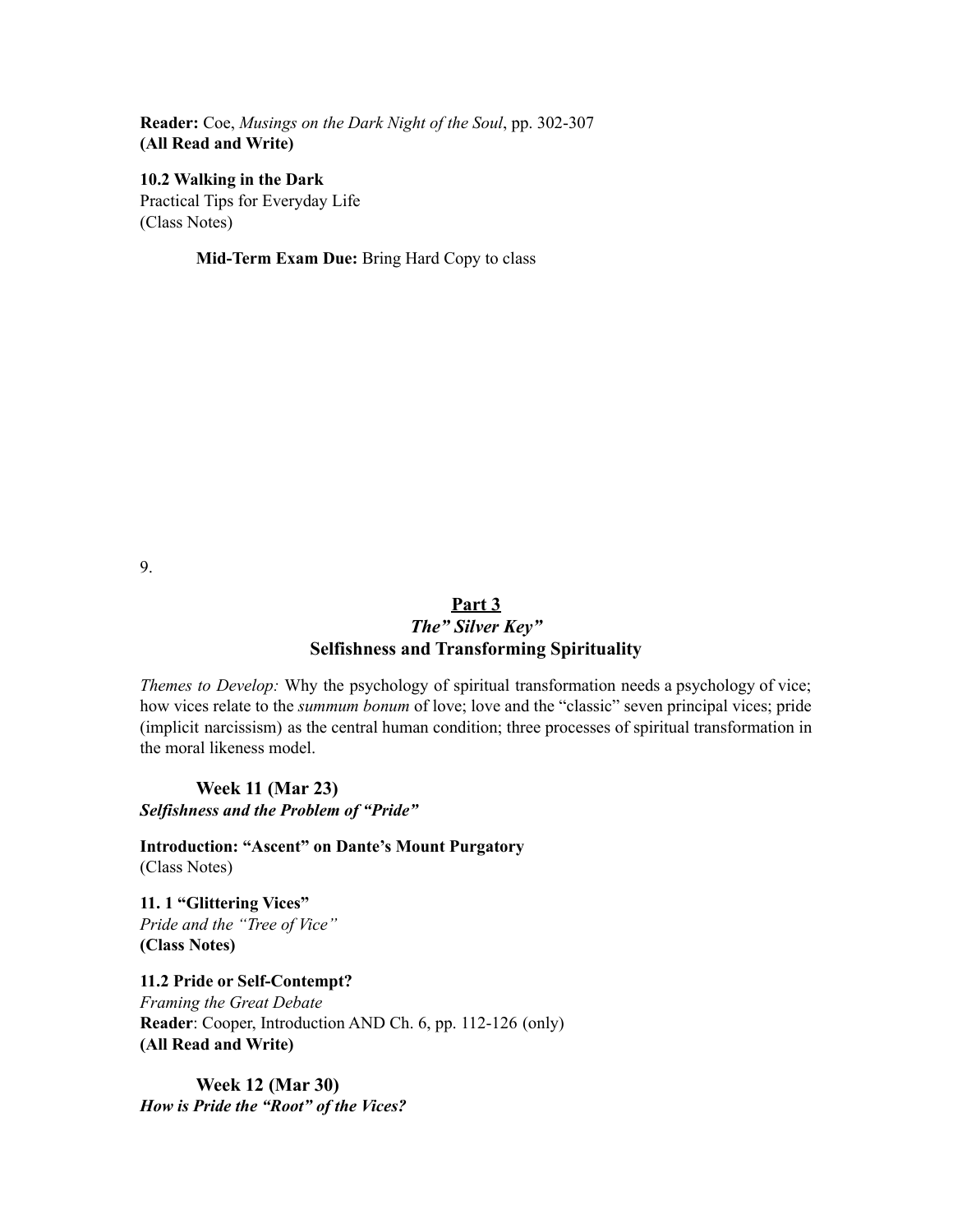**Introduction: Rediscovering the Psychology of Vice** (Class Notes)

**12.1 Vainglory: "Image is Everything"** *The Confusion of Pride and "Arrogance"* **Reader:** DeYoung, *Glittering Vices*, Ch. 3 (Vainglory) **(Read, but don't Write)**

**12.2 Karen Horney on the "Pride System" of Personality** *Three Faces of the "Idealized Self"* **Reader:** Cooper, Ch. 6, pp. 126 – 134 **(All Read and Write)**

#### **Week 13 (Apr 6)**

**The Tragic "Search for Glory"** *Horney's Conception of the "Despised Self" and Self-hate* **Reader:** Cooper, Ch. 6, pp. 134-remainder of chapter **(All Read and Write)**

#### **Final Exam Questions Distributed in Class**

#### *Happy Easter Recess* **(Apr 13)**

10.

#### **Part 4** *Crafted 4 Care* **"Ancient" Spirituality Meets 21st Century Virtue Science**

*Themes to Develop:* The capacity to care as central goal of spiritual maturity; why spiritual

transformation needs a virtue approach; how virtues motivate us to be good (care); which virtues and why.

**Week 14 (Apr 20)** *"Train Your Mind to Sculpt Your Brain to Change Your Heart"*

**Introduction: Virtues, the Capacity to Care, and the Practice of Mindfulness** (Class Notes)

**14.1 Science Looks at Spirituality** *How Reflective Awareness Practices Can "Weaken" Vices and "Strengthen" Virtues* **Reader:** Kristeller & Johnson, *Science Looks at Spirituality* **(A-F Write a Reading Reflection)**

**14.2 The Mindful "Way" of Transformation** *What is Mindfulness, and Why is it Important?* **Reader:** D. Siegel **(G-W Write a Reading Reflection)**

**Week 15 (Apr 27)**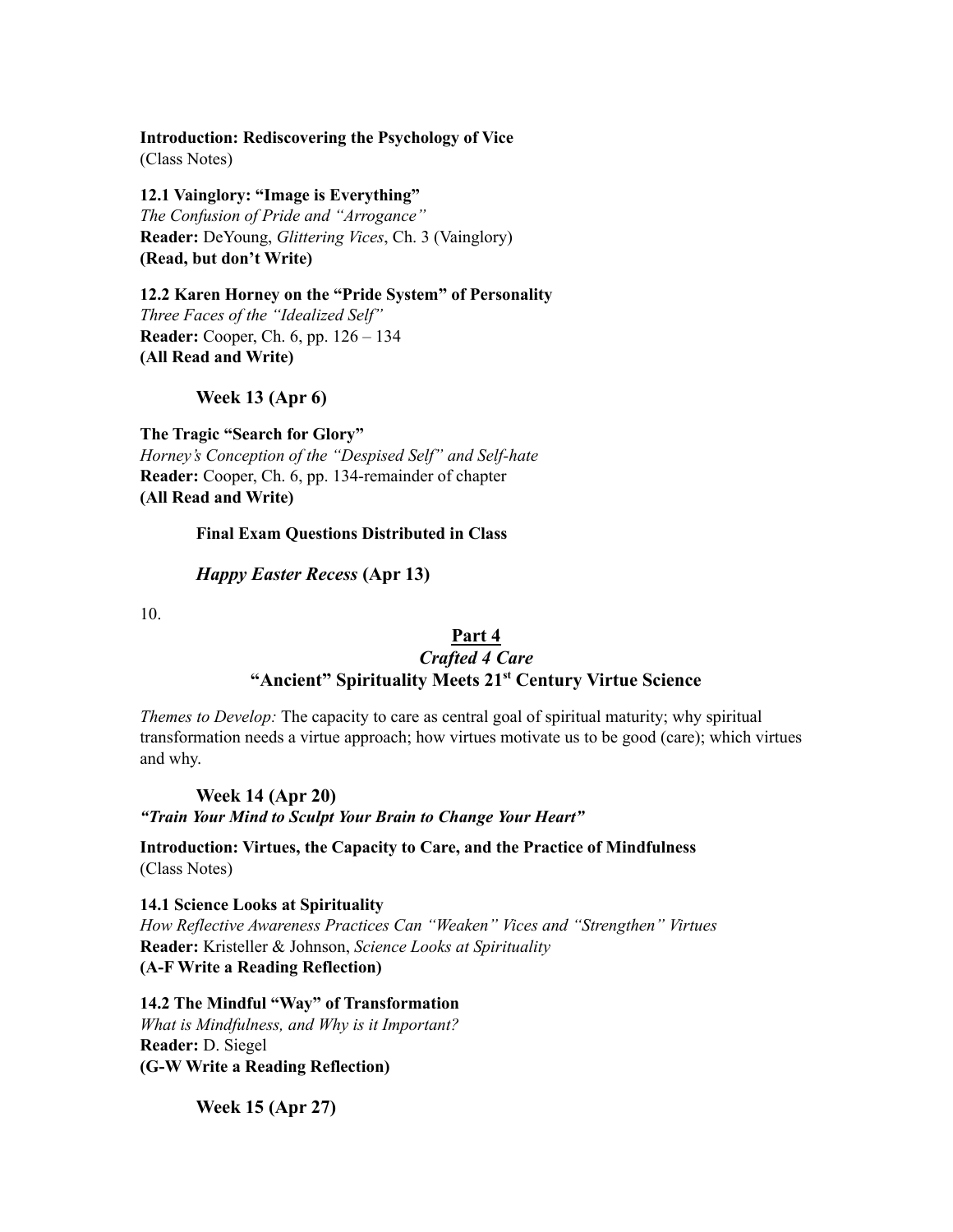#### *Which Virtues, and Why?*

**Introduction: Why Virtues Are More Important Than We Have Believed** (Class Notes)

**15.1 What is a Virtue?** *The New "Neurodynamic" Model* (Class Notes)

**15.2 Who Cares?** *A Model of Virtuous Caring for Spiritual Transformation* (Class Notes)

**Week 16**

**Bring Final Exam to Class**

**Week 2 (Jan 19)** *What "Good" is Religion?*

**Reading Note:** Please read EACH reading in preparation for class discussion. You will write a Reading Reflection for one (1) of the weekly readings, as assigned below. Bring your assigned Reading Reflection to class *on the day we discuss it in class* (for full credit).

Introduction: A New Direction for the Psychology of Spiritual Transformation **Read before Class:** *Brief Report #1* (in your packet)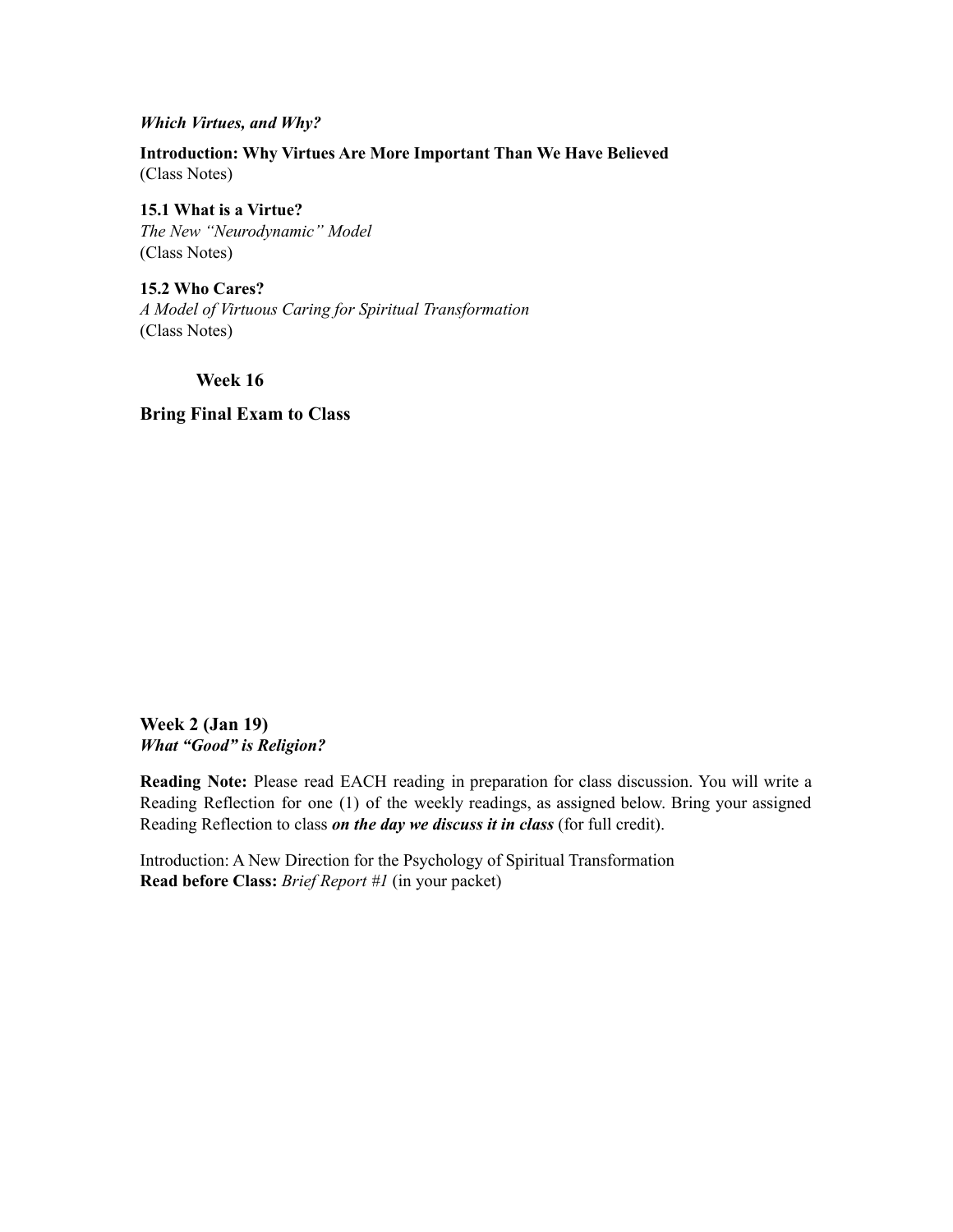# **Spr '21**

#### **Week 3 (Jan 26)** *What Do You Mean by "Spirituality"?*

Introduction: The New Great Debate about "Ultimate Concerns" **Read before Class:** *Brief Report #2*

#### **3.1 The Swimming Pool and Quest**

*Two "Ways" to View the Place of Religion* **Reader:** Frattoroli, *Swimming Pool and Quest*

#### **3.2 Multiple Meanings of "Spirituality"**

*A Guide for the Perplexed* (Class Notes)

#### **Week 4 (Feb 2)** *Quest and "The Hero's Adventure"*

Introduction: Mythology as Guide to Spiritual Transformation (Class Notes)

#### **4.1 "The Hero's Adventure"**

*Ancient, New Story of Spiritual Transformation* **Reader:** Moyers, *The Hero's Adventure*

### **4.2 When the "Story" is Lost**

*In the Middle of the Road We Call Life* **Reader**: Shutt, *Monsters, Gods, and Heroes,* Dante and the Divine Comedy

# **Week 5 (Feb 9)**

### *The Relation of Morality to Spirituality*

Introduction: But, Does Religion Make Us "Good"? (Class Notes)

#### **5.1 The Heart of "Mature" Spirituality** *The "Triangle of Ultimate Concerns" and Morality* **Reader:** Symington, *Emotion and Spirit*

### **5.2 The Moral Core of "Mature" Religion**

*The "Natural" Moral Foundation of Religious Spirituality* **Reader:** Armstrong, *Wish for a Better World*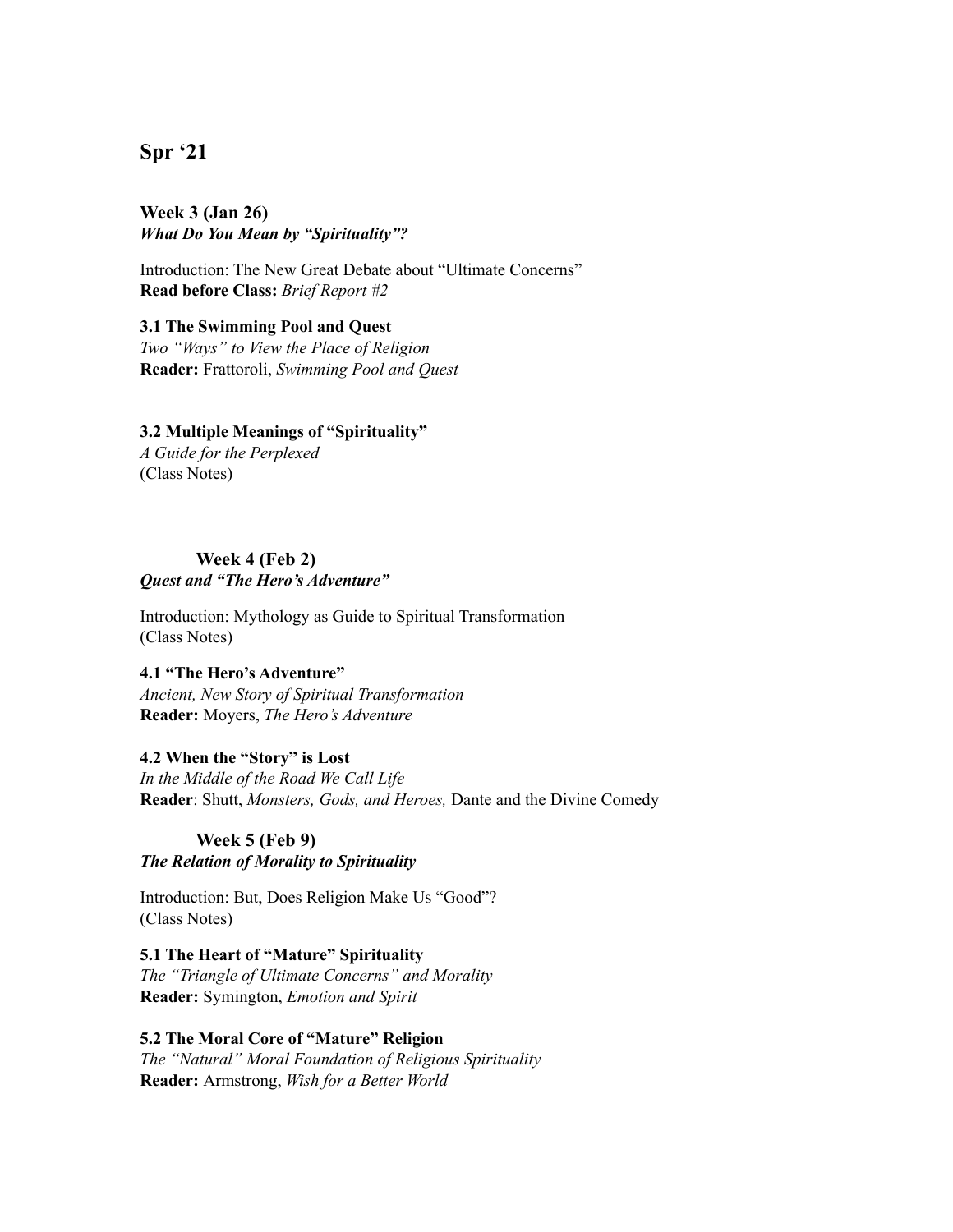## **Week 6 (Feb 16)** *"Deep Architecture" of Spirituality*

Introduction: Is Spirituality "Natural" to Human Beings? (Class Notes)

#### **6.1 "Beyond Belief"**

*The (Possible) Natural Origins of Religious Moral Codes* **Reader:** Graham & Haidt, *Beyond Beliefs*

# **6.2 "Spiritual Evolution"**

*Moral Emotions that Connect Us to God and Others* **Reader:** Vaillant, *Spiritual Evolution*, Ch. 1, Positive Emotions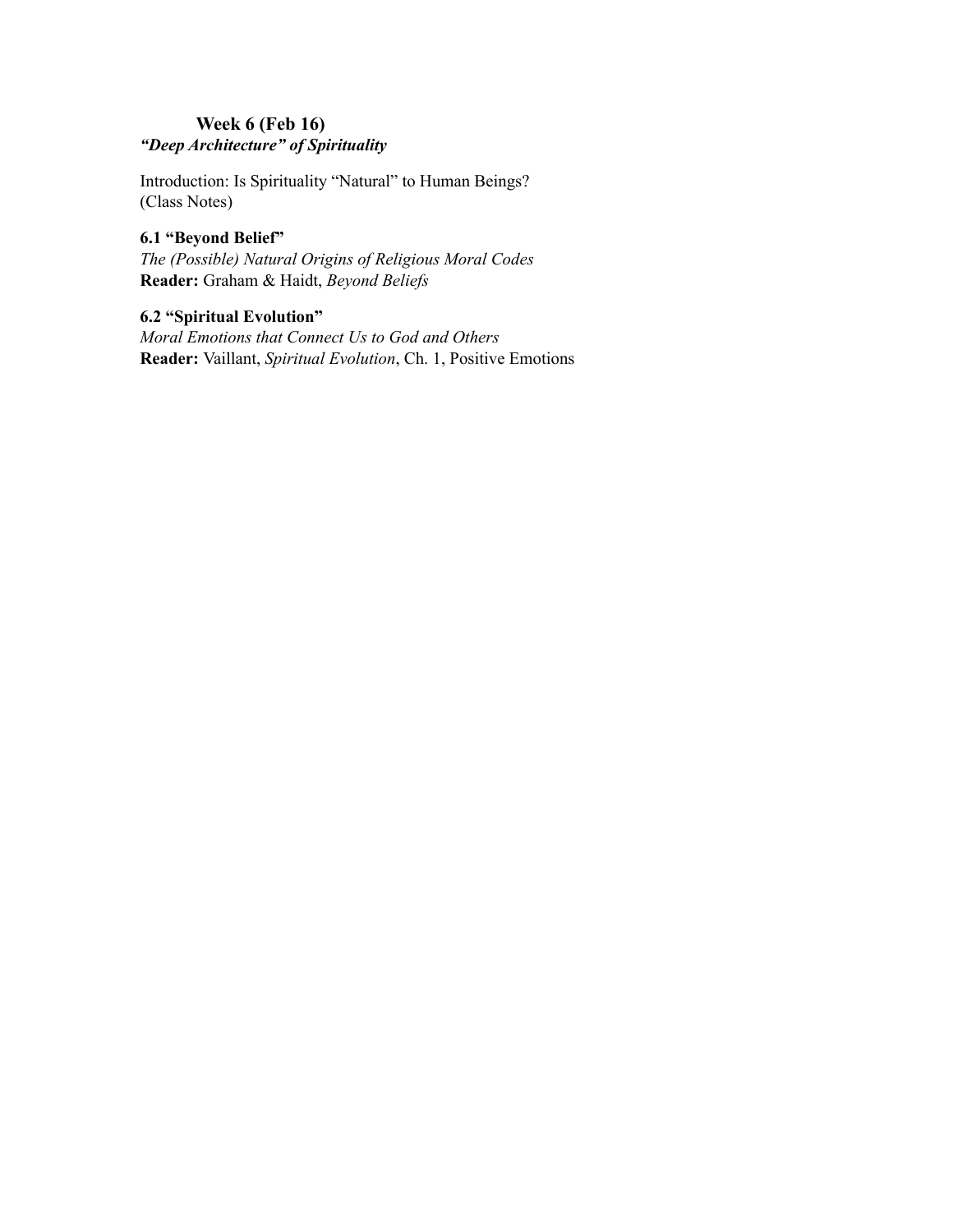9.

Transforming the Capacity to Love Ancient, New Model of Transformational Change

*Purifying Motives, Not Just Changing Behavior* **Read:** Symington

"Lost" Psychology of Moral Change *Three Processes of Transformational Change* **Read:** Class Hadnout

"Search for Glory" Horney's Alternative Model of Pride (Part 1)

**Week 12 (Apr 1)** *Can You Really "Practice" Love?*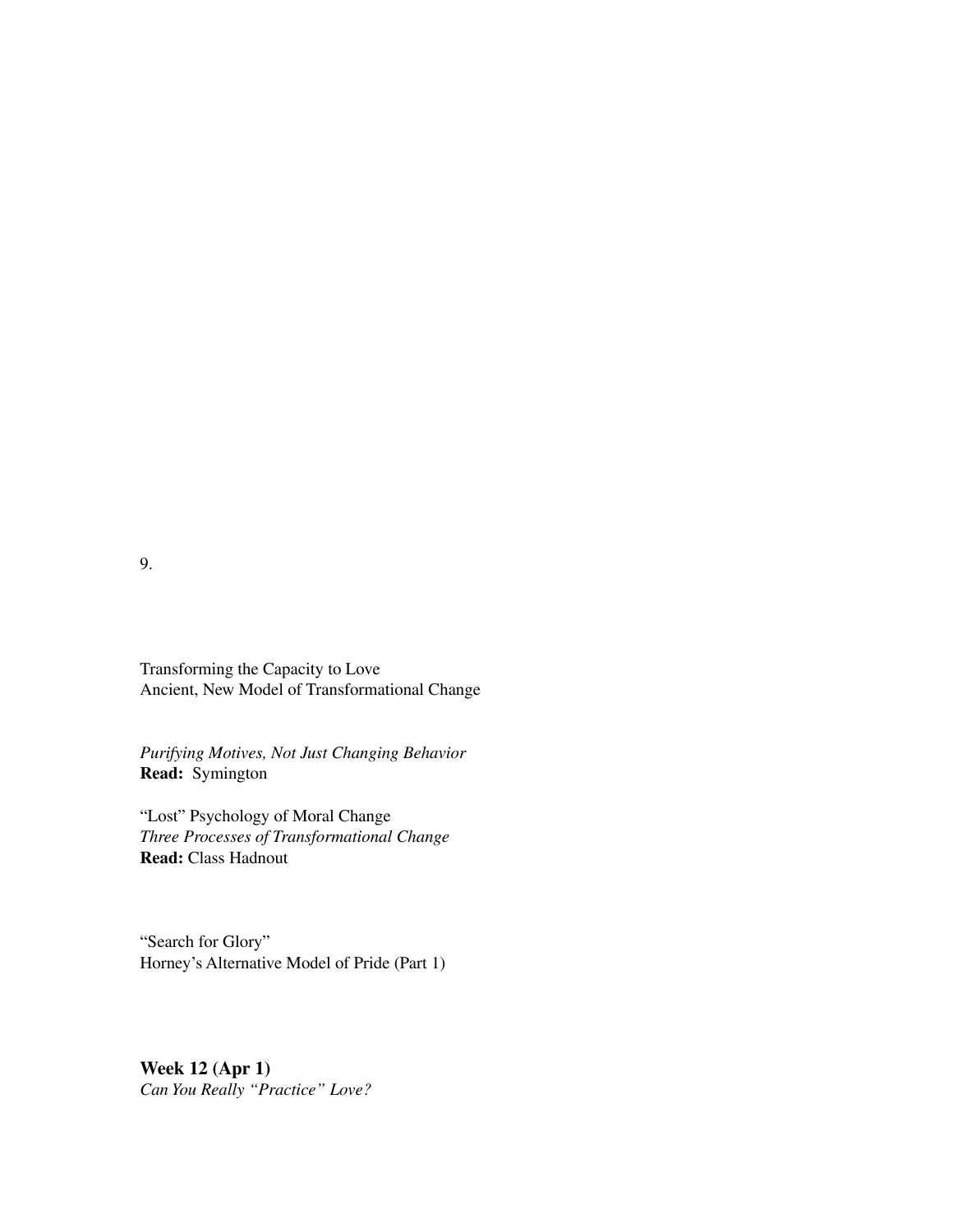Introduction: Contemplative Mind Science and the Process of Healing

*The Tragic "Search for Glory"* Horney's Conception of Pride (Part 3) **Handout**: Cooper, Ch. 6, pp. 139– remainder of chapter

Reading Reflection and Class Discussants Ja-Jo

Science Looks at Spirituality *Crafting Virtue the Mindful Way* **Handout:** *Science Looks at Spirituality*

Reading Reflection and Class Discussants K-Mar

**Week 13 (Apr 8)** *Easter Recess*

### **Part 4** *Embodied Love* **Spiritual Transformation in the New Science of Virtue**

*Major Themes:* The capacity to "care" as central *telos* of spiritual maturity; why spiritual transformation needs a virtue approach; which virtues and why; what "good" is a virtue; how virtues motivate us to be good (care).

**Week 14 (Apr 15)** *What is the Relationship Between Love and Virtue?*

Introduction: The Problem with "The Golden Rule"

"Homo Caritatis" *The Nature and Meaning of Love* **Handout:** *Leffel, Brief Report #3*

Reading Responses and Class Discussants O-Ped